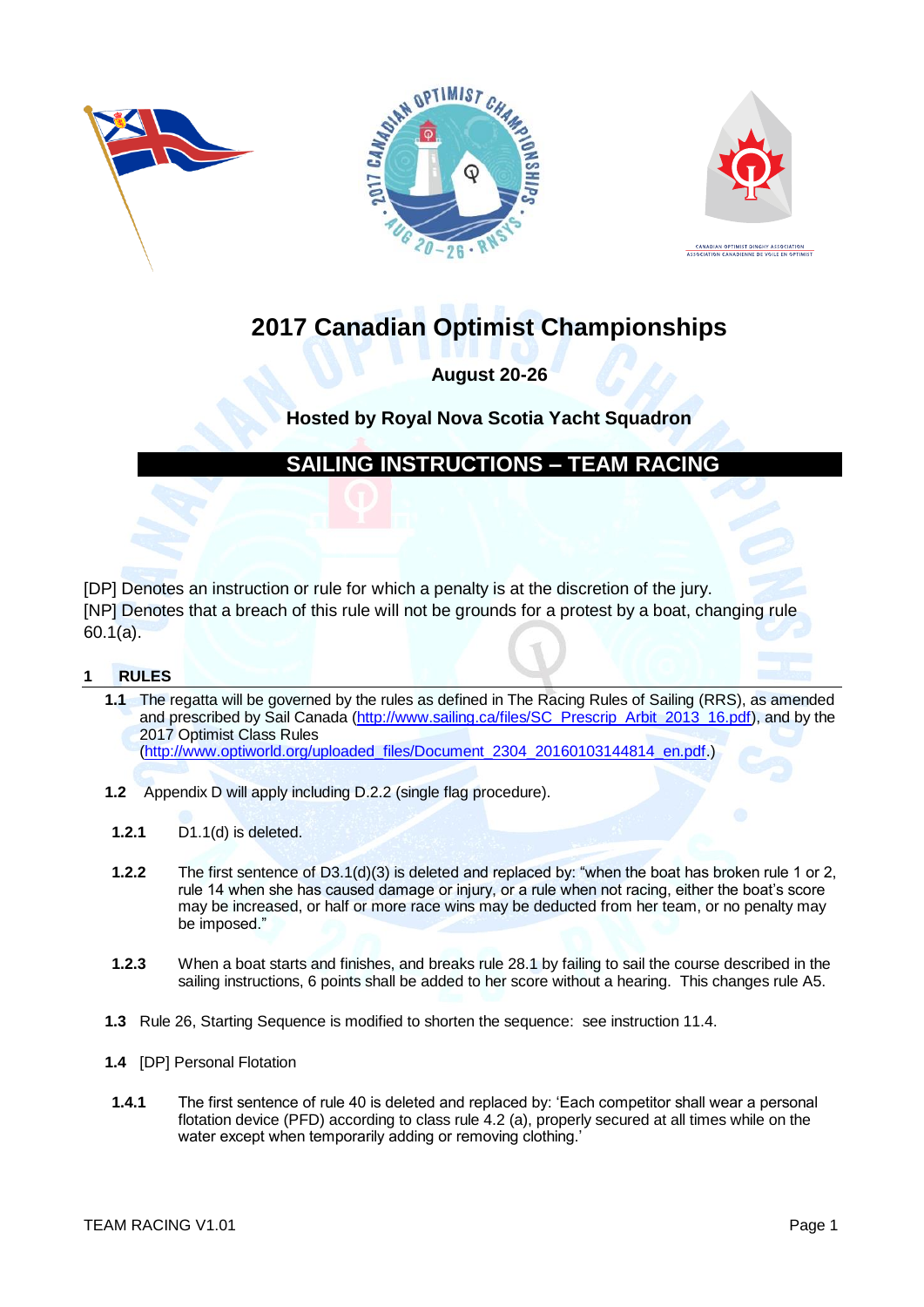**1.4.2** The preamble of rules Part 4 is changed to: Part 4 rules apply only to boats racing. However, rules **40 and** 55 apply at all times when boats are on the water.

## **2 NOTICES TO COMPETITORS**

**2.1** Notices to Competitors will be posted on the official notice board(s) located in the Marine Activity Centre (MAC). As a courtesy only, an attempt will be made to also post notices on the event website: <http://2017opticanadians.com/event-information/notice-board/> .

### **3 CHANGES TO SAILING INSTRUCTIONS**

- **3.1** Any change to the schedule of races will be posted by 2000 on the day before it will take effect. Any other change to the sailing instructions will be posted before 0900 on the day it will take effect.
- <span id="page-1-0"></span>**3.2** Sailing instructions may be changed orally by the Race Committee and/or the Umpires before the warning signal, when flag L is displayed. It is the responsibility of each team to obtain any oral instructions given. Such changes will also be communicated to the coaches on VHF channel 71.
- **3.3** Changes to the format of racing and the publication of the schedule of subsequent races made on the water will be announced as described in [3.2.](#page-1-0)

## **4 SIGNALS MADE ASHORE**

- **4.1** Signals made ashore will be displayed on the Flag Pole, in the boat park, in front of the Spar Loft.
- **4.2** [NP][DP] When flag 'D' is displayed ashore with one sound signal, boats may commence launching, and a warning signal will be made not less than 45 minutes.
- **4.3** [NP][DP] If flag 'D' is lowered with two sound signals, launching shall cease until further signals are made.

## **5 RACING FORMAT & NUMBER OF RACES**

- **5.1** The event will be a four-boat against four-boat team race. A team may have five members, with any four competing in a race, provided that the fifth competitor remains in the area designed for coaches, or ashore, from the warning signal of that race until that race has been completed.
- **5.2** A maximum of 16 teams will be accepted.
- **5.3** Appendix 'A' shows the intended racing format. The format may be modified during the event in a fair and practical way as solely determined by the Race Officer, taking into account the entries, weather considerations, time constraints, and any other relevant factors.
- **5.4** The race committee may decide not to run a re-sail if the result of that race is not relevant to the progress of any team to the next round.

## **6 SCHEDULE**

| Day                 | Time | Event                                     |
|---------------------|------|-------------------------------------------|
| Wednesday August 23 | 2000 | Deadline for registration for team racing |
|                     | 0800 | <b>Competitor Team Race briefing</b>      |
| Thursday August 24  | 0845 | Coaches Meeting in MAC                    |
|                     | 0915 | Anticipated Launch                        |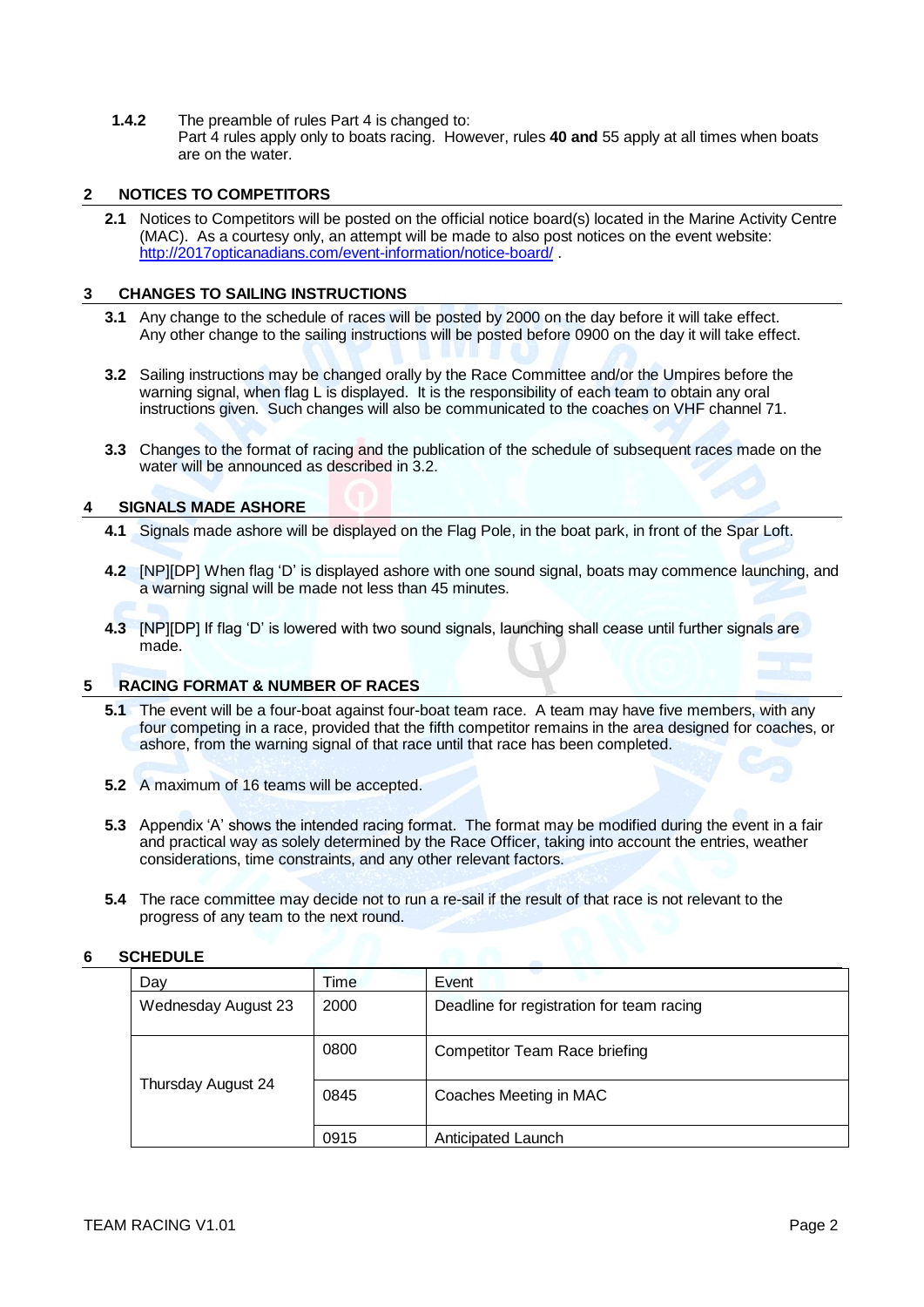|  | 1000 | First Warning Signal: Team Racing |
|--|------|-----------------------------------|
|  |      |                                   |

#### **7 FLEET/DIVISION FLAGS & START SEQUENCE**

- **7.1** The Class flag will be a yellow flag.
- **7.2** Teams will be assigned to the first flight of the event randomly, which will determine the race number of their first competition. This will be published not later than 0830 the day of the event. Subsequent starts will be determined by the results of the first and subsequent flights.
- **7.3** Teams will be assigned a phonetic letter (Alpha, Bravo, etc.) which will be used to identify which teams are competing.

#### **8 RACING AREA**

The Team Racing course is immediately south of the basin.

#### **9 THE COURSE**

- **9.1** Appendix 'B' shows the course, and describes the order in which marks are to be rounded, the side on which each mark is to be left, and the descriptions of the marks.
- **9.2** The Race Committee may move marks of the course. Rule 33 will not apply. The moving of a mark by the Race Committee will not be grounds for a boat to request redress. This changes rule 60.1(b).
- **9.3** Courses will not be shortened. This changes rule 32.

#### **10 MARKS**

**10.1** Marks 1, 2, 3, and 4 will be yellow tetrahedrons.

**10.2** Start and finish pins will be yellow cylinders.

#### **11 THE START**

- **11.1** The starting line will be between the staff or halyard displaying an orange flag on the signal boat and the starting mark.
- **11.2** Boats whose warning signal has not been made shall avoid the starting area during the starting sequence for other races.
- **11.3** The race number and competing team identification letters will be posted on the signal boat before the warning signal. When the race number is displayed in this way, it overrides all prior communications, schedules, or instructions. The Race Committee may at any time remove a particular race from the published sequence and run it at a later time.
- <span id="page-2-0"></span>**11.4** Rule 26 is modified to change the starting sequence as follows:

| Signal      | <b>Minutes before Start</b> | <b>Sound Signal</b> | <b>Visual Signal</b> |
|-------------|-----------------------------|---------------------|----------------------|
| Warning     | J                           | One                 | Class flag displayed |
| Preparatory |                             | One                 | "P" flag displayed   |
| One-minute  |                             | One                 | "P" flag removed     |
| Starting    |                             | One                 | Class flag removed   |

**11.5** When an individual recall is made, flag X will be displayed for up to 1 minute. This changes rule 29.1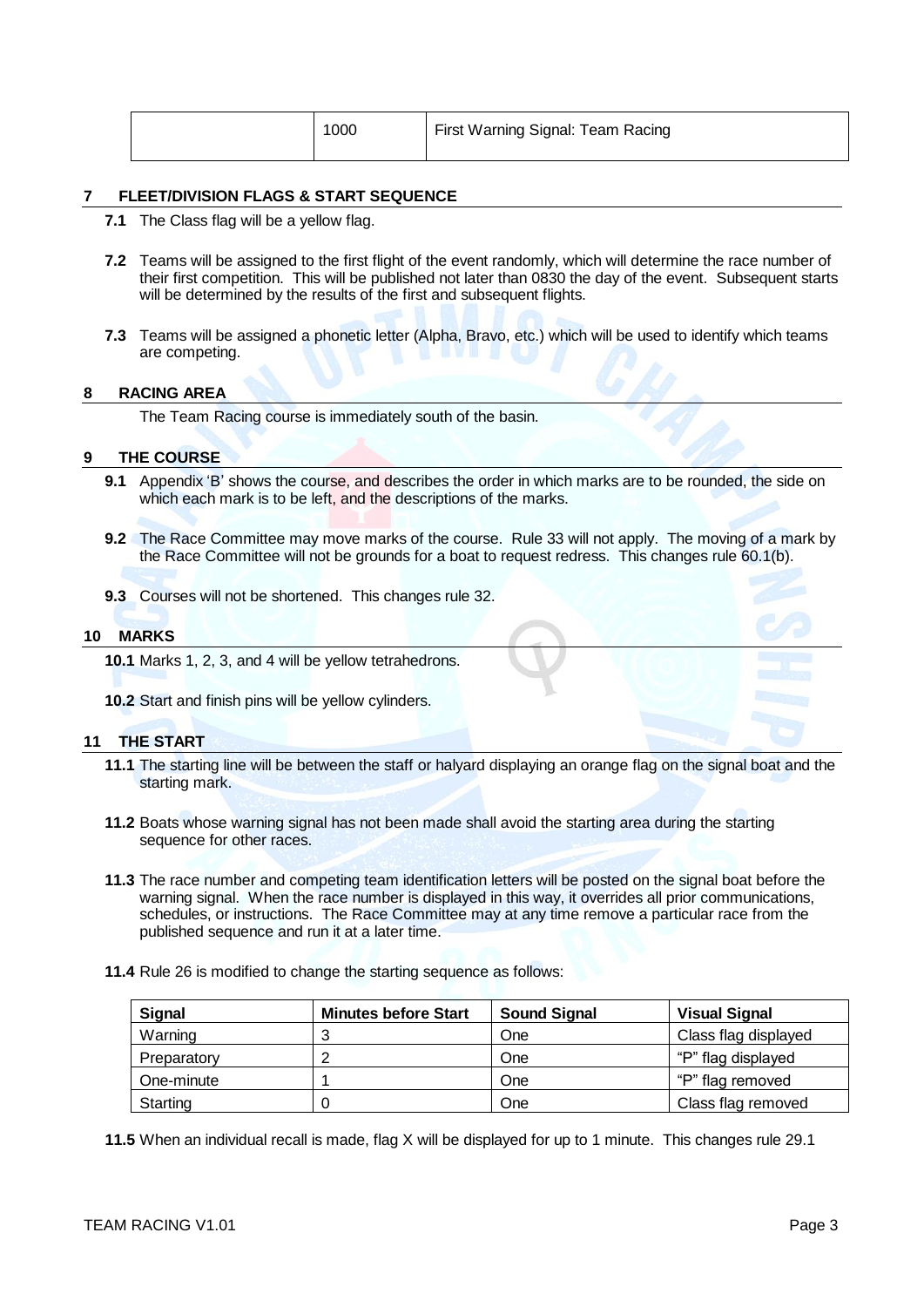- **11.6** The race committee will attempt to call the sail numbers of OCS boats. The following will not be cause for redress: failure to hail a boat; the order of sail numbers called; failure to hear a hail. This changes rule 60.1(b).
- **11.7** A boat starting later than 2 minutes after her starting signal will be scored Did Not Start (DNS) without a hearing. This changes rules A4 and A5.

#### **12 THE FINISH**

The finishing line will be between the finish mark and the staff or halyard displaying an orange flag on the race committee boat.

#### **13 TIME LIMITS AND ABANDONMENT**

**13.1** If no boat has reached the first mark in 10 minutes the race will be abandoned.

- **13.2** If no boat has finished within 20 minutes the race will be abandoned.
- **13.3** Boats failing to finish within 3 minutes after the first boat sails the course and finishes will be scored Did Not Finish (DNF) without a hearing. This changes RRS 35, A4 and A5.
- **13.4** The target time is 6 minutes. Failure to meet the target time will not be grounds for redress under RRS 62.1(a).
- **13.5** The Race Committee may abandon a race for any reason. This changes rule 32.
- **13.6** Abandonment may be signalled orally by the Race Committee and/or the umpires. Abandoned races may be re-sailed, and if so, a new warning signal will be made as soon as practical. This changes rule 32 and Race Signals.

#### **14 UMPIRING AND FLAGS**

- **14.1** The event will be umpired in accordance with Appendix D as modified by these sailing instructions.
- **14.2** The required red protest flag shall be attached to the competitor, clothing or PFD, and be capable of being displayed at arm's length. To signal a protest, the flag shall be displayed from a concealed position to a position where it is easily visible to the protested boat and Umpires.

#### **15 PROTESTS AND REQUESTS FOR REDRESS**

- **15.1** For protests and requests for redress other than protests under a rule listed in rule D2.2, competitors shall inform an umpire or the Race Committee at the first reasonable opportunity upon finishing. The umpires will, when appropriate, hear protests and requests for redress while afloat.
- **15.2** The protest time limit for competitors is two minutes after finishing and for the Race Committee or Jury it is 60 minutes after the last boat finishes the last race of the day.
- **15.3** A hearing may be declined if it is not relevant to progress to the next round. This changes rule 63.1
- **15.4** When a hearing ashore is necessary, the schedule will be published no later than 30 minutes after the end of the protest time limit.
- **15.5** In addition to instructions marked [NP], breaches of class rules will not be grounds for a protest by a boat. This changes rule 60.1(a). Penalties for these breaches will be at the discretion of the jury.

#### **16 SCORING**

**<sup>16.1</sup>** Rule D4 is deleted and replaced by: Each team will race at least two times. Teams having lost two times are eliminated from the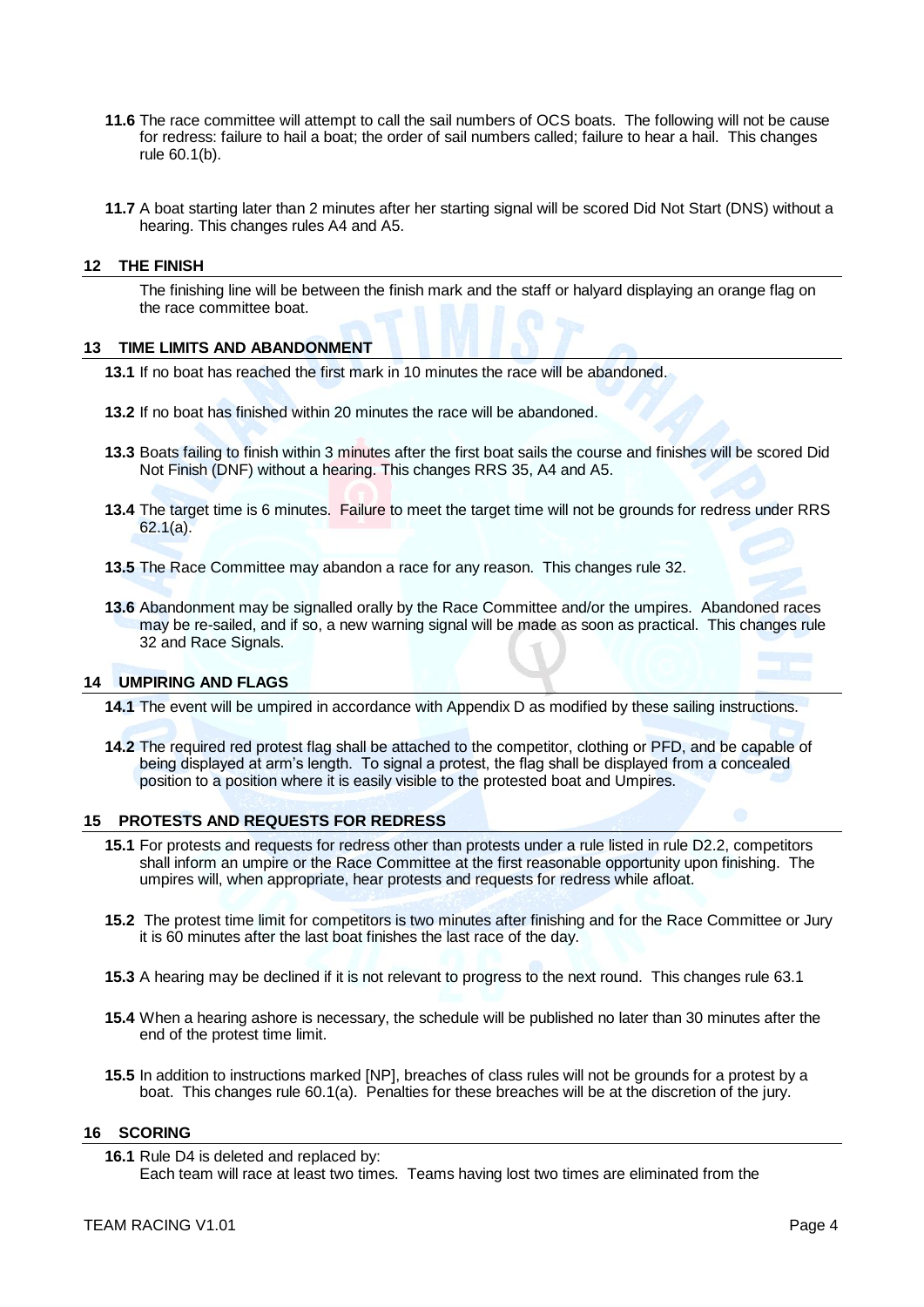competition and may return ashore. The two remaining teams will race the SAIL OFF. This is a set of three races after which the two of them becomes the winner of the team racing event.

- **16.1.1** If only one race of the SAIL OFF is completed, the winner of that race will be the winner of the team racing event. If only two races are completed in the SAIL OFF, and the races are not won by the same team, the winner of race 23 will be the winner of the team racing event.
- **16.1.2** If flight VI (semi-final) is not completed, the winner of race 23 will be the winner of the team racing event, and the winners of races 27 and 28 will be ranked using, in order: (a) the number of races won when the two teams met
	- (b) the total points scored in all races against common opponents
	- (c) the order in which they registered for the team racing event

### **17 SAFETY REGULATIONS**

**17.1** [NP] [DP] Boats shall not leave the harbour until Flag 'D' is raised.

- **17.2** [NP] [DP] A boat that retires from a race or leaves the racing area shall notify a race committee, safety, or jury boat as soon as possible.
- **17.3** [NP][DP] All competitors shall sign out before launching and sign back in immediately upon arrival but no later than 30 minutes after RC signal boat docks. The "sign out / in" desk is located outside the MAC. Failure to sign out will result in a 10% scoring penalty on the first race of the day, without a hearing; this changes RRS A.5.

### **18 REPLACEMENT EQUIPMENT**

[NP] [DP] Substitution of damaged or lost equipment will not be allowed unless approved by the technical committee. If the damage occurs less than 2 hours before the first scheduled start on a racing day, or before the start of the last race of the day, provisional verbal permission shall be requested from the race committee, and if granted, the written permission of the race committee shall be requested before the end of the protest time limit at the end of the day in which the substitution takes place; remeasurement may be required. Equipment Substitution Forms will be available at the protest desk.

#### **19 EQUIPMENT AND MEASUREMENT**

- **19.1** A boat or equipment may be inspected at any time for compliance with the class rules and sailing instructions. On the water, a boat may be instructed by the technical committee to proceed immediately to a designated area for inspection.
- **19.2** [DP] A boat shall register only one sail number and shall have that number on the sail.
- **19.3** [NP][DP] Determination of the legibility of sail numbers will be at the discretion of the technical committee.

#### **20 ADVERTISING**

[DP] [NP] Boats may be required to display advertising supplied by the organizing authority.

#### **21 OFFICIAL BOATS**

| <b>Boat</b>           | Flag                                |
|-----------------------|-------------------------------------|
| Race Committee Vessel | Sail Canada Flag                    |
| Jury Boat             | White flag with letter J            |
| Rescue Boat           | Yellow flag with red diagonal strip |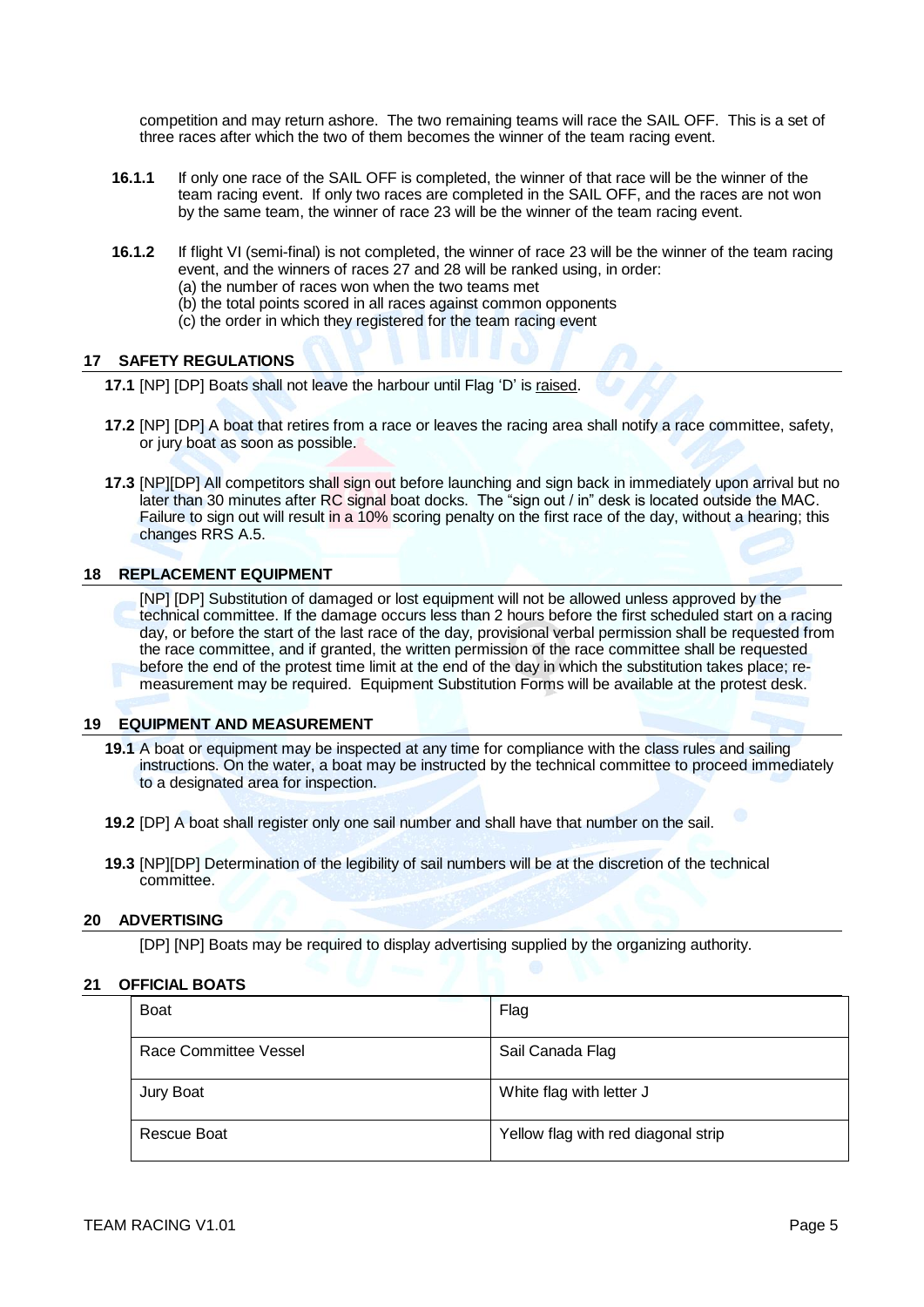| <b>Technical Committee Boat</b> | White flag with a letter M |
|---------------------------------|----------------------------|
| <b>Spectator Boats</b>          | <b>Yellow Number flags</b> |
| Coach Boats                     | White number flags         |
| Media Boat                      | Blue Flag an M             |

#### **22 [DP] SUPPORT BOATS**

- **22.1** Each race course has an exclusion zone, described and illustrated shown on the course diagrams.
- **22.2** [DP] Exclusion Zone: Team leaders, coaches, spectators and other support personnel shall stay outside of the exclusion zone from the time of the preparatory signal for the first start until all boats have finished or retired or the race is postponed, recalled, or abandoned.
- **22.3** At the request of the race committee, coach boats may enter the exclusion zone to offer or provide outside assistance to a boat.
- **22.4** [DP] In an emergency situation, a coach may, on their judgement, enter the exclusion zone to aid a boat for which it is responsible. Such action may be deemed to be in violation of Rule 41 for the boat so aided, which may be scored Did Not Finish without a hearing. This changes rule A5.
- **22.5** [DP][NP]Support boats are required to have a working VHF radio. The channel used by the race committee will be 71.

#### **23 DISCLAIMER OF LIABILITY**

Competitors participate in the regatta entirely at their own risk. See RRS 4, Decision to Race. The organizing authority will not accept any liability for material damage or personal injury or death sustained in conjunction with or prior to, during, or after the regatta.

#### **24 INSURANCE**

[NP] [DP] Each participating boat shall be insured with valid third-party liability insurance with a minimum coverage of \$1 million per incident

#### **25 HARBOUR AND SITE**

**25.1** [DP] [NP] Competitor boats shall be kept in their assigned places in the boat park.

- **25.2** [DP] [NP] Support boats shall be kept in their assigned places in the harbour.
- **25.3** [DP] [NP] Automobiles and trailers must be parked in accordance with the directions of the Organizing Authority.

#### **26 RADIO COMMUNICATION**

[DP] A boat shall neither make radio transmissions while racing nor receive radio communications not available to all boats. This restriction also applies to mobile telephones.

#### **27 TRASH DISPOSAL**

[NP] [DP] Trash and recyclables may be placed aboard race committee and other official boats.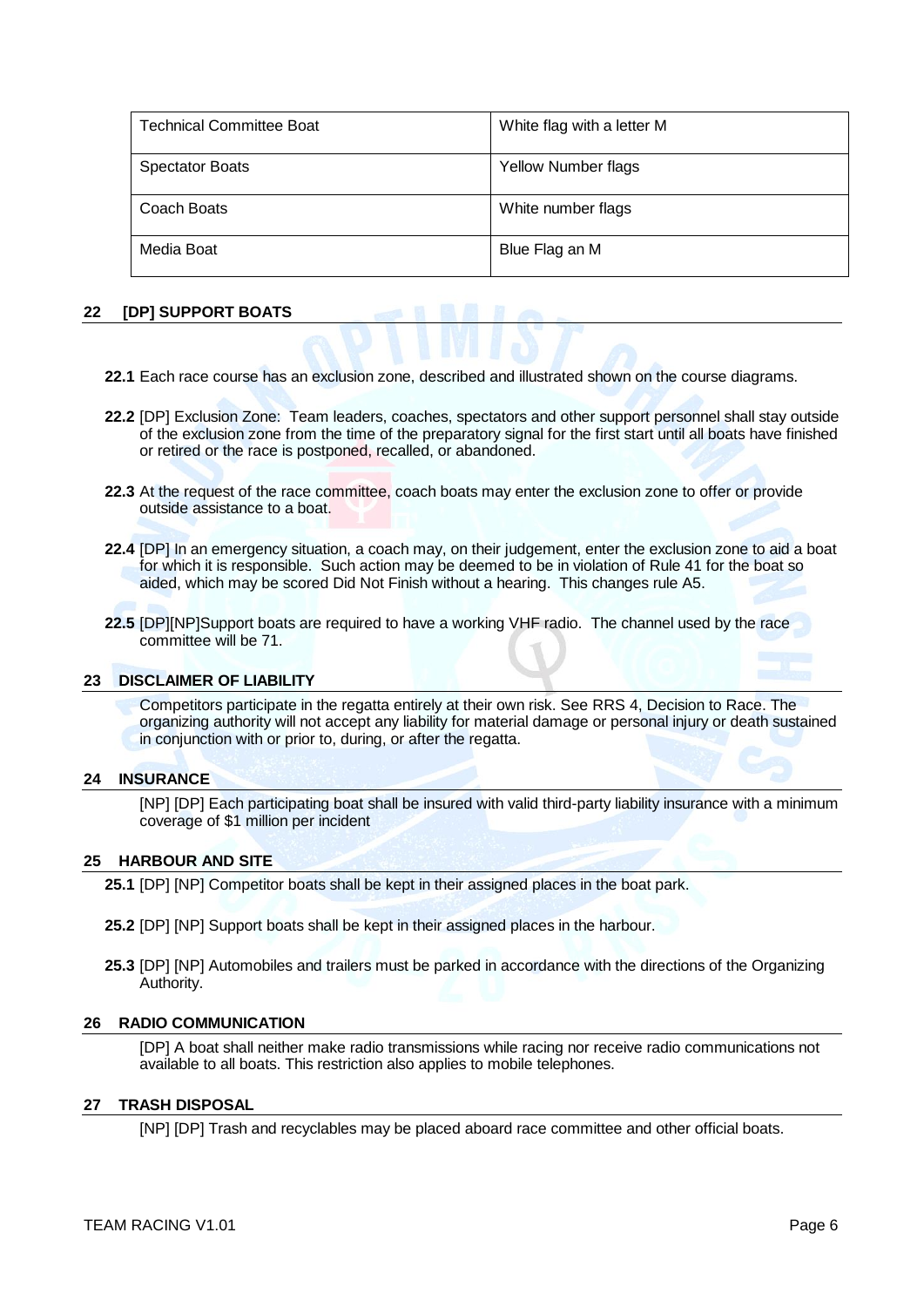#### **28 RIGHTS TO USE NAME AND LIKENESS**

By participating in this event, competitors automatically grant to the organizing authority and the event sponsors the right, in perpetuity, to make, use, and show, at their discretion, any photography, audio and video recordings, and other reproductions of them made at the venue or on the water from the time of their arrival at the venue, until their final departure, without compensation.

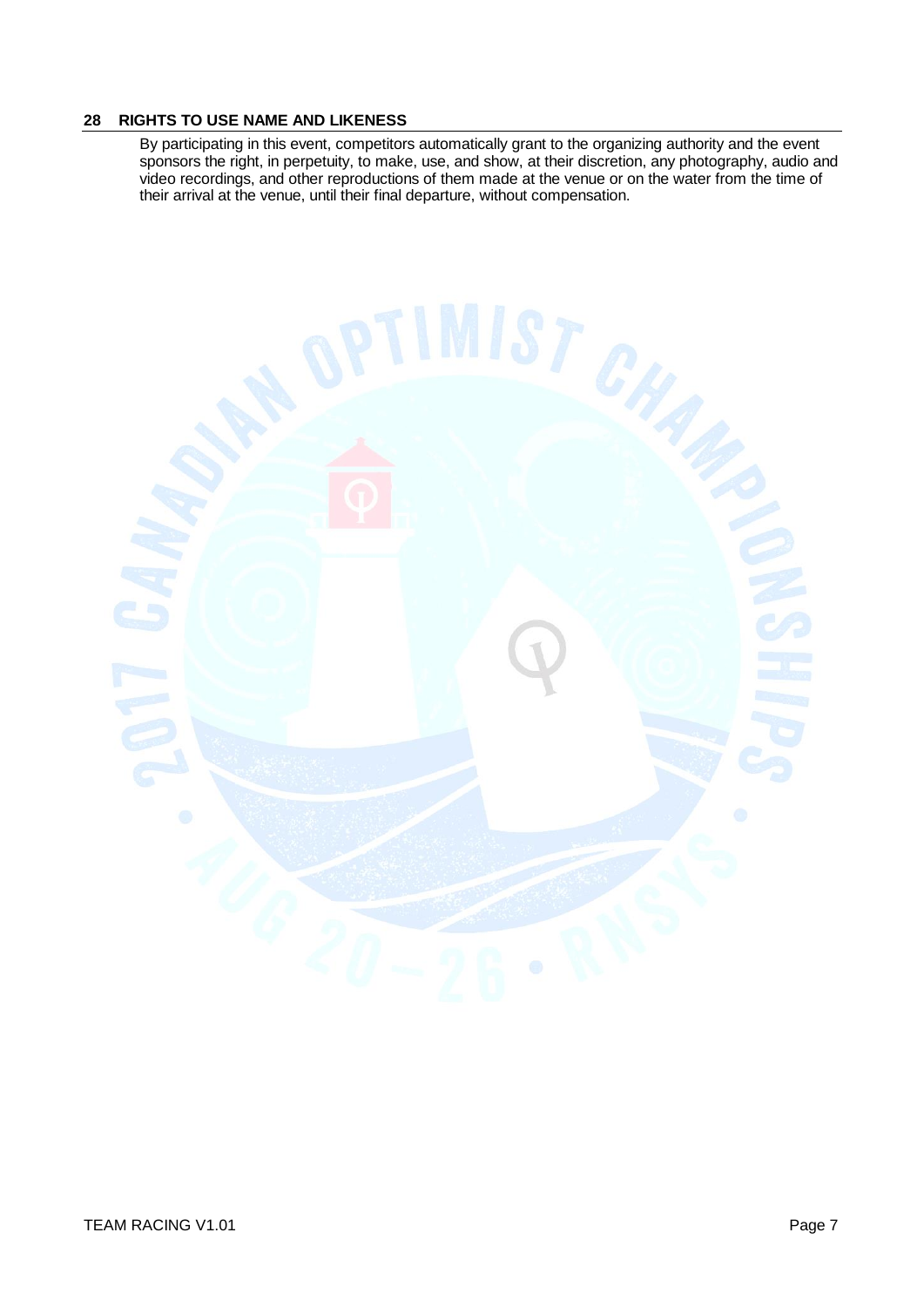